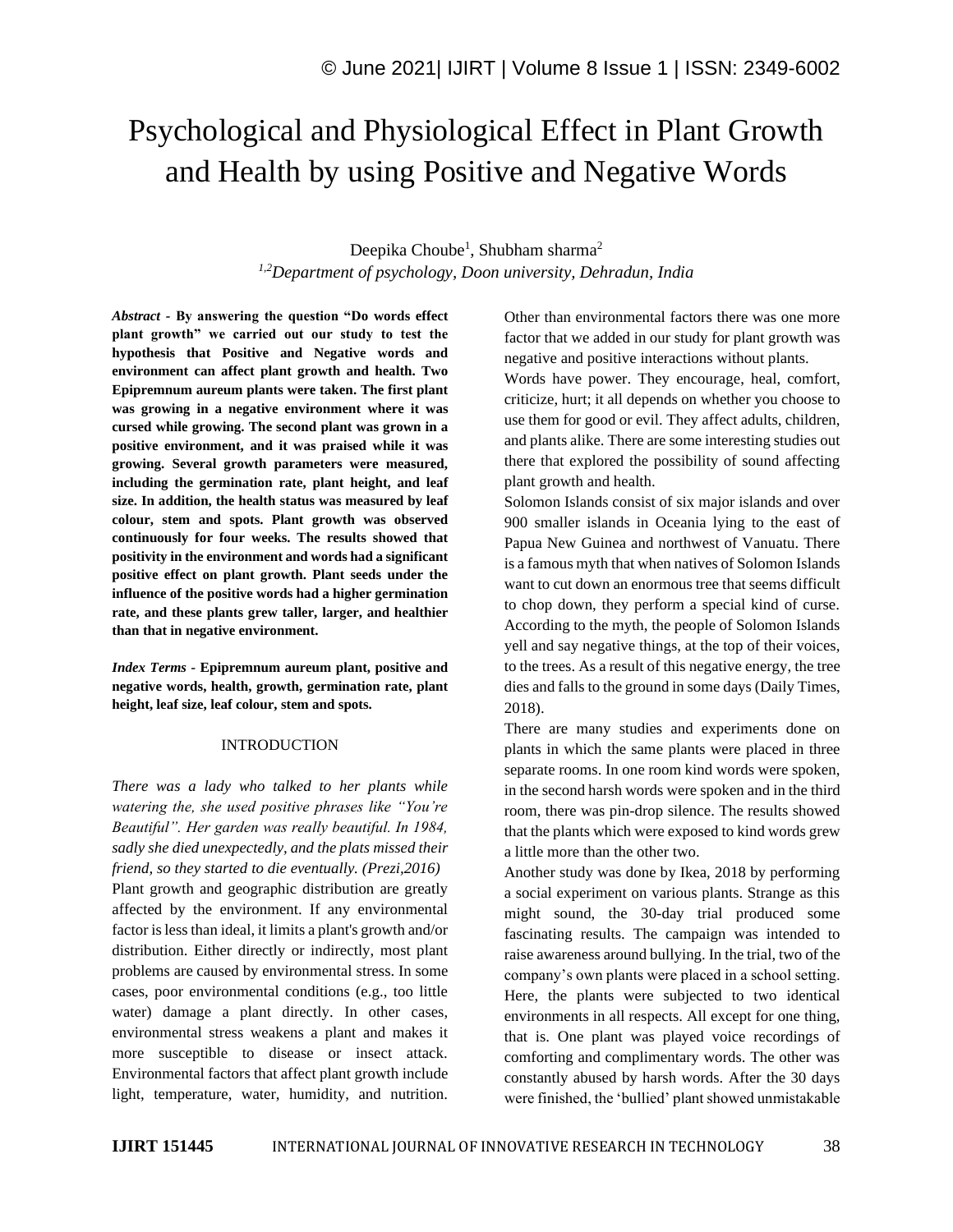signs of wilting, while the complimented plant seemed to flourish.

# SIGNIFICANCE OF THE STUDY

Study was to explore effect of spoken words in growth and health of plant and to show how negative and positive interaction along with the environment result in plant growth. This study has shown how positive interaction and environment with plant result in plant growth and health and how negative or cursed words deteriorate the plant growth and health. The significance of this study lies in its approach to exploring the phenomenology of the interaction between Plants and words, and this is discussed.

This study will add to the knowledge on the benefits of interacting with plants and how positivity helps its growth and health and help fortify current hypotheses. This study is significant to practice because if we can understand more clearly the ways in which interaction with plants by using constitutive words can increase its growth, we may also show new ways that how positive words can alter the expression of genes, strengthening areas in our frontal lobes and promoting the brain's cognitive functioning in humans and motivate them and help them to live a life with positive outlook.

### AIMS/OBJECTIVES

The objective of this research is to explore the power of positive and negative words and how it effects the plant growth and health.

# SAMPLE OF THE STUDY

Two Epipremnum aureum plants were taken for the study.

The reason for taking this plant was because of its survival rate, we can plant it any season time also it can grow in direct or indirect sunlight, so it was easier to measure the growth without much disturbance from external environmental factors. Also, it purifies the air by removing airborne pollutants.

According to a Research done National Center for Biotechnology Information Epipremnum aureum also has a psychological benefit as it reduces stress & anxiety. Keeping Epipremnum aureum plant at home energizes & reduces stress in human beings. While conducting the research we also felt whenever we were interacting with the plant, we felt relaxed and less anxious about our work throughout the day.

# TOOLS AND TECHNIQUE

Two Epipremnum aureum plants were used to explore the effect of positive and negative words in plant growth and health.

We used positive words in one plant and negative words in other plant. Growth of both the plants were measured by keeping in my many parameters like- apt environmental conditions, germination rate, plant height, and leaf size.

Health status was measured by leaf colour, stem and spots, and after four weeks results were compared.

# PROCEDURE

Two pots of Epipremnum aureum plant were taken and kept in identical environmental condition.

First pot named Jerry was kept in a good environmental condition where there was adequate sunlight and water and was surrounded by other plants. Along with this we used to interact with that plant at least an hour and said all the positive words like 'Seeing you blossom makes us happy', 'Be healthy', 'We love you' keeping our voice low pitched and very softly. We had our evening tea with the plant and did exercise and created an environment of loved and joy. On the other hand, second plant named Tom was kept in the same open space with adequate sunlight, water facility but was kept isolated from other plants. We visited that plant only for few minutes and used cursed words like 'Useless plant', 'You are stupid', 'Do no bloom' with high pitched voice and with lot of aggression.

Whenever we talked to Jerry our plant with positive words, we made sure to transfer all our positive energy into it along with made it feel loved and accepted. However, plant Tom was receiving all the hatred and convey our negative energy towards it and made him perceive neglected and abhorred.

We keenly observed both the plants every day and measured their performance for 30 days by comparing both plants with the different parameters we had.

We first compared the growth aspect of the plant by looking at the germination rate of both the plants that which plant germinated early and noted our observation, then we observed how much height they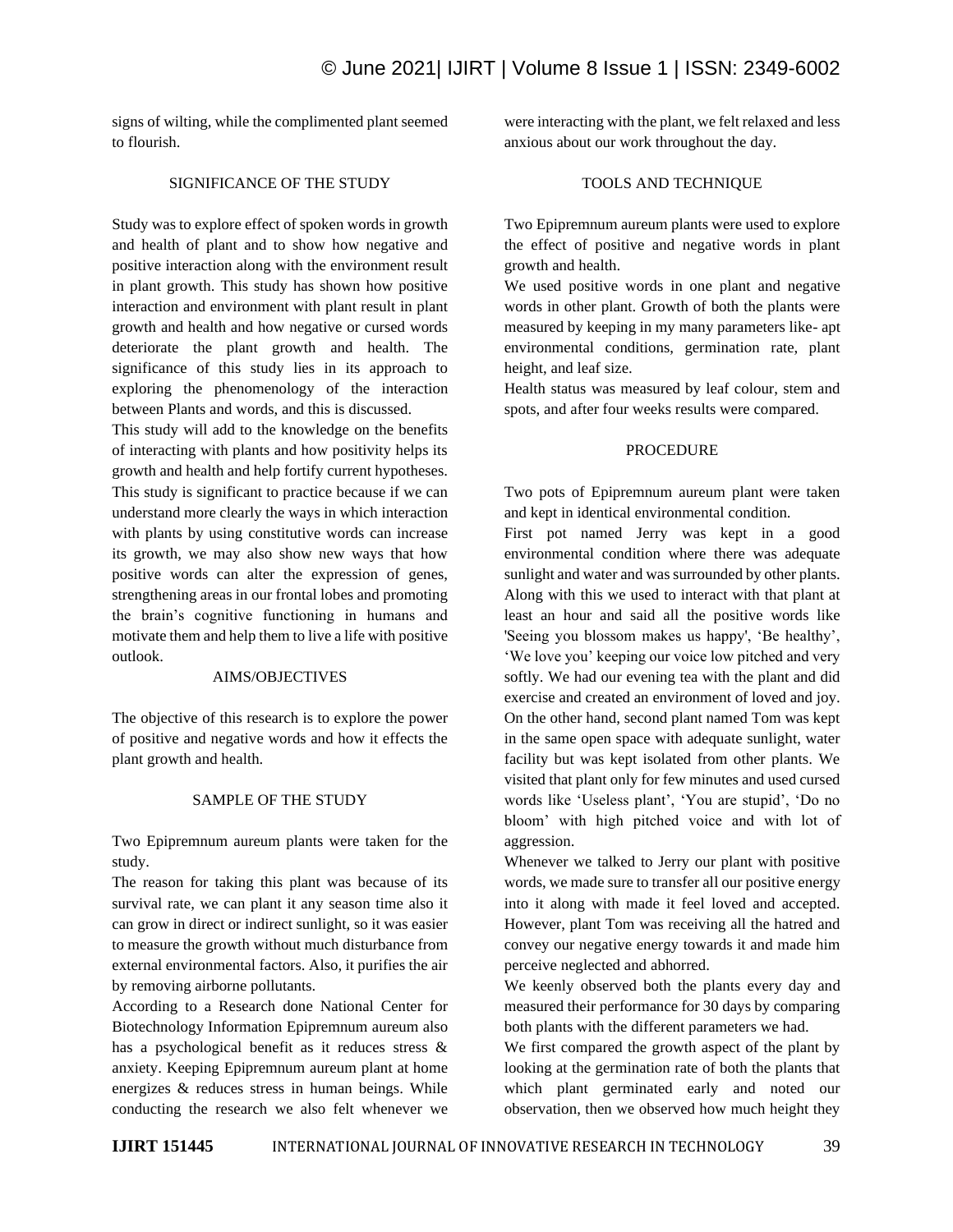have gained, and which plant is taller, then we compared the leaf size of the both the plants.

After we analyse the health angle of the plant by correlating leaf colour of the plants that which plant has greener leaves, which plant has frail steam and which has stronger stem, and lastly which plant has more spots or patches.

The results showed that there were significant differences in the growth and health level of both the plants. Both plants changed their shape but there was drastic change in both the plants. The findings suggest that the Jerry our plant with positive thoughts outgrow Tom plant with negative thoughts.

Looking at the growth aspect, germination rate of Jerry (plant which was loaded with constructive thoughts) was significantly higher than Tom (plant which was bombarded with negative words). Jerry attained more height than Tom and the dimension of leaf was large in Jerry as compared to Tom.

Focusing on the health of the plants, Jerry was much more healthy and greener than Tom. Our plant Jerry with positive outlook had stronger stem juxtapose the stem of Tom which was frail and fragile. Even Tom had more yellow spots in its leaves than Jerry.

Finally, the literature review also reveals that positive interaction with plants can be beneficial for their growth. The inclusion of intensity with our positive and negative words somehow adds to the growth and shrinking of the plant.

When we speak, the sound waves not only carry the message spoken but also create an impact on the person on the receiving end. At times, this impact lasts forever. If it is sweet, it can boost a person's energy and bring out his good side. The problem occurs when the words uttered are poisonous. They become a parasitic plant that resides inside that person and his life gets stuck in that point of time and same happened with the plants as well.

A Japanese scientist and water researcher Dr Masaru Emoto has revealed that thoughts and vibrations effect the molecular structure of water. After studying water for many years through high-speed photography of water crystals and by the use of MRA, a vibration measuring device to record emotional vibrations in humans, Dr Emoto observed that water reacts to the sound vibrations.

The water crystals formed beautiful geometric shapes when words of love and gratitude were spoken near the water. But when evil words were uttered near another sample of water taken from the same source the crystals smashed and turned into destructed shapes.

# **CONCLUSION**

The finding of this research show that plant to which we talked positively and used encouraging words grow's beyond compared to the plant to which we talked negatively and used discouraging words.

It was observed that the plant Jerry enjoyed the company of other plants and when we interacted with the plant and encouraged him to grow, he felt warm and accepted, which depicts a positive energy exchange between us and the plant. On the other side when we cursed plant Tom negative energy was transferred to the plant and it did not bloom that much, and its growth stuck at a point.

Just like plants type of words can also affect human beings. There have been many experiments that have attempted to prove the power of positive or negative words on our environment. Studies are still being conducted and will inevitably gain more prominence among conventional scientists as the results are documented more and more. It simply cannot be denied that humans, animals, and plants are affected by such influences—at least to some degree. The power of your words, thoughts, and feelings could be much.

Lastly, by researching more in this topic we can gain more insight on the psychology of plant. Research can also be conducted on the impact of positive energy and negative energy on human growth and development.

#### **REFERENCE**

- [1] Borchard, T. J. (2018, January 28). Words Can Change Your Brain. Psych Central. https://psychcentral.com/blog/words-can-changeyour-brain-2#1.
- [2] How Does Negative Energy Affect Plant Growth? prezi.com. (n.d.). https://prezi.com/p/1ykq3ymqyyf-/how-doesnegative-energy-affect-plantgrowth/?frame=18f05362d1bc7656f64db25a4e4 ce2a3ee6b96f5.
- [3] The science behind power of words. Daily Times. (2018, September 13). https://dailytimes.com.pk/297417/the-sciencebehind-power-of-words-2/.